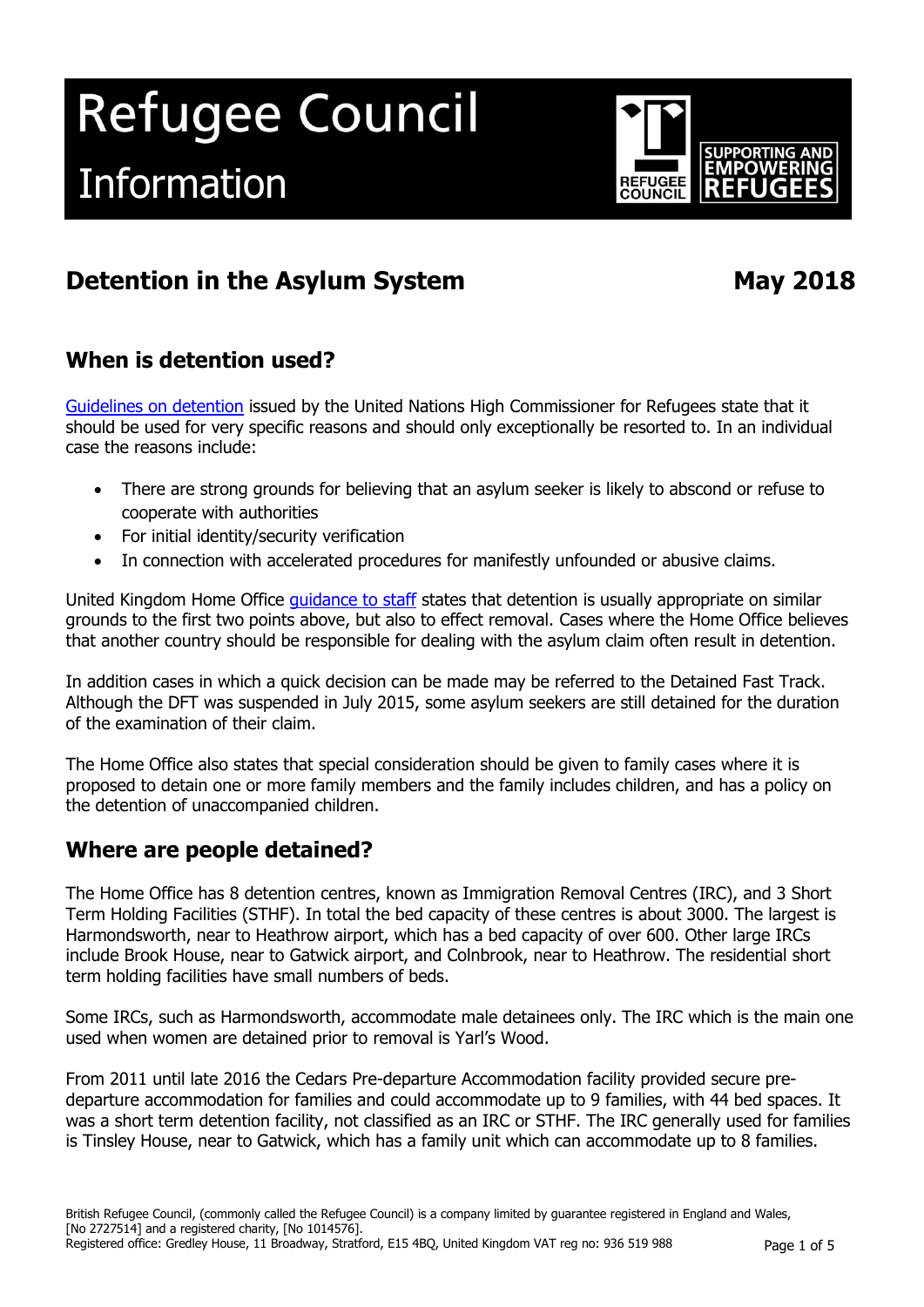# **How many asylum seekers are detained?**

During 2017 12,916 asylum seekers entered detention and 14,062 left detention. Within these figures there are some instances of someone who has been detained more than once but exactly how many people this applies to is not shown in the asylum statistics. Figures for the total number of detainees, both asylum and non-asylum cases, suggest that  $3 - 4%$  of detainees are detained more than once. The figures include those detained before and after the determination of their asylum claim.

The totals include dependants who were detained along with the principal applicant. For comparison the number of asylum applicants in 2017, excluding dependants, was 26,350. In addition there were 7,162 dependants, the majority of whom were children.

What these figures suggest is that a significant proportion of those who claim asylum will be detained at some point during, or at the end of, the asylum process.

# **Which countries are they from?**

At the end of 2017 there were 1,508 asylum seekers in detention. Just over two thirds of the detainees came from 10 countries. The countries of origin accounting for the largest numbers of asylum detainees were India, Bangladesh, Pakistan, Nigeria, Albania, China, Vietnam, Somalia, Algeria and Iraq.

# **How long are people detained?**

Home Office statistics include the length of detention, but do not give separate figures for length of detention for asylum and non-asylum detainees.

For all those leaving detention in 2017, a total of 28,244 people**,** 33% had been detained for 7 days or less, and a further 30% for between 8 and 28 days. 4% had been detained for 6 months or more, including 31 people who had been detained for two years or more.

# **Why do people leave detention?**

Of the 14,062 asylum seekers who left detention during 2017 there were 3,171 who were removed from the UK when they left detention. These are people whose asylum claims have been refused and any appeals rejected, or people whose claims fall to be decided by another country where they had been before coming to the UK.

The majority of those leaving detention were not being removed from the UK. 8,462 were granted temporary admission or released, and a further 2,222 were released as a result of bail applications. It is likely that in most of these cases, where people were not being removed, the asylum claim was still to be determined.

A small number (101) were granted leave to remain and so were released.

Detainees have the right to make a bail application. However they may have difficulty in obtaining legal support and sureties. [Bail for Immigration Detainees](http://www.biduk.org/) (BID) offers support in bail applications. If bail is granted then the person may have conditions attached, such as reporting on a regular basis to the Home Office.

British Refugee Council, (commonly called the Refugee Council) is a company limited by guarantee registered in England and Wales, [No 2727514] and a registered charity, [No 1014576]. Rule 35 of the Home Office detention centre rules requires the centre's medical practitioner to report to the centre manager any cases in which there are concerns that continued detention may be injurious to

Registered office: Gredley House, 11 Broadway, Stratford, E15 4BQ, United Kingdom VAT reg no: 936 519 988 Page 2 of 5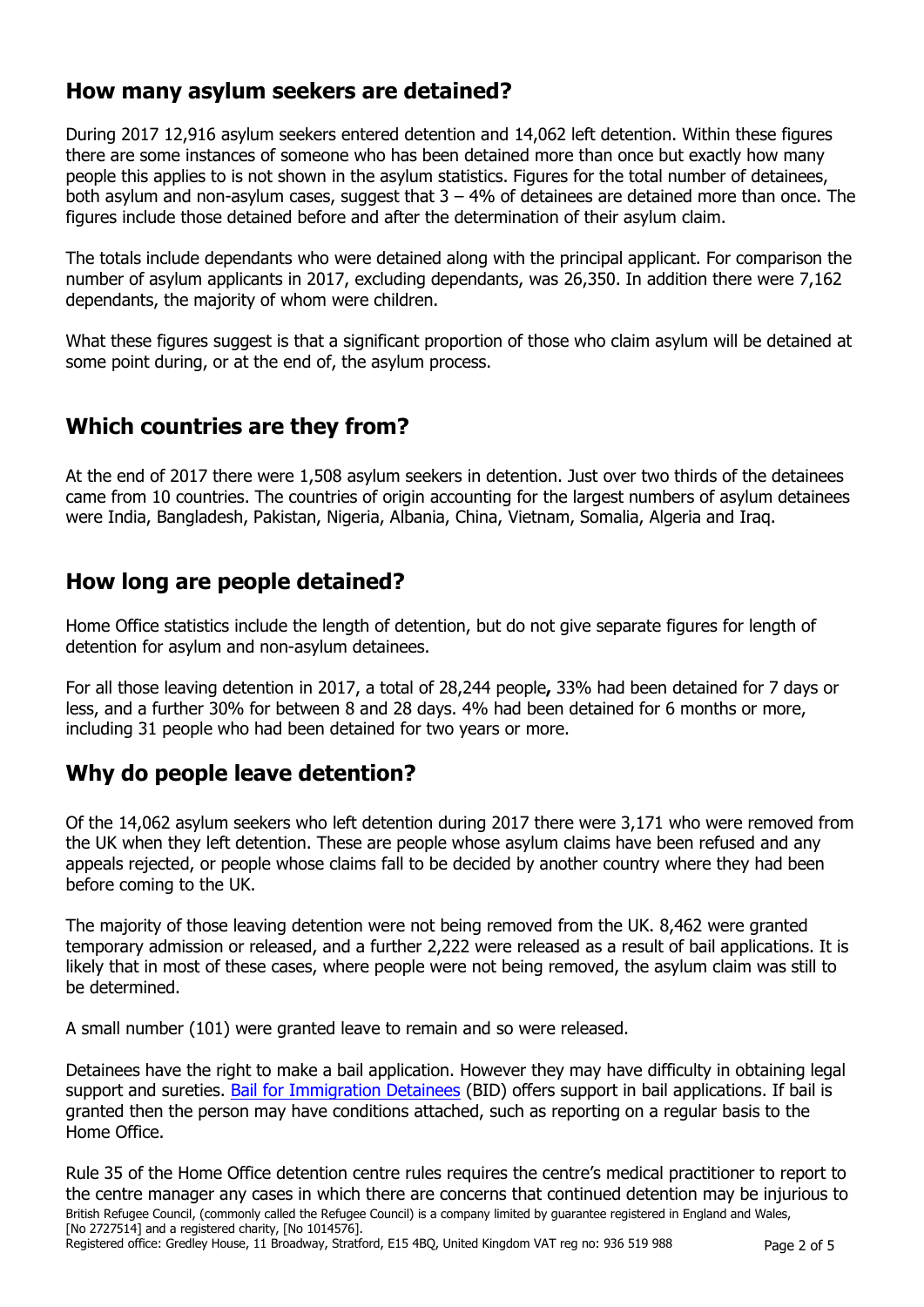the detainee's health, concerns that the detainee may be a suicide risk, or may have been a victim of torture.

A [report](http://www.medicaljustice.org.uk/mj-reports,-submissions,-etc./reports/1953-qthe-second-tortureq-the-immigration-detention-of-torture-survivors-220512.html) published by Medical Justice in 2012 examined the operation of Rule 35. The cases of 50 people who had medical evidence of torture, but had been detained, were investigated. In only one case was the person released under Rule 35 even though 14 had later been given leave to remain in the UK by the time the report was written, and all but two of the detainees were eventually released, after an average time in detention of 226 days.

The Home Affairs Select Committee in its [report](http://www.publications.parliament.uk/pa/cm201213/cmselect/cmhaff/603/60302.htm) of October 2012 on the work of the former UK Border Agency noted that of 109 Rule 35 reports made to UKBA by healthcare managers at Harmondsworth IRC only 5 resulted in the release of the detainee. The Committee recommended that UKBA should carry out an independent review of the application of Rule 35 in IRCs.

In January 2016 a [report](https://www.gov.uk/government/uploads/system/uploads/attachment_data/file/490782/52532_Shaw_Review_Accessible.pdf) was published following a six month review into the welfare of immigration detainees by Stephen Shaw, former prisons and probation ombudsman. He commented widely on the findings and made 64 recommendations. In addition to commenting on how conditions could be improved, Shaw called for the Government detain fewer people, 'boldly and without delay'. The Government's short [response](http://www.parliament.uk/business/publications/written-questions-answers-statements/written-statement/Commons/2016-01-14/HCWS470/) stated that reforms would be made that should result in 'to lead to a reduction in the number of those detained, and the duration of detention before removal, in turn improving the welfare of those detained'. Stephen Shaw is currently conducting a follow up review on the same issue.

# **Detention of children**

In May 2010 the new coalition government announced that child detention would end. In December 2012 a new process for the removal of families with children from the UK was announced. The secure pre-departure accommodation at Cedars, to be used where families did not cooperate with removal directions, opened in September 2011. Cedars has now been closed.

The number of children in detention has dropped significantly since 2010. However 42 children entered detention at some point during 2017. 69% of the children detained were asylum detainees. 20 of them were under the age of 11.

The majority (29) of the children detained were held at Gatwick Pre-departure Accommodation or Tinsley House (Family Unit) IRC. Both of these facilities have accommodation designed for families.

Some asylum claimants where there is an age dispute, as to whether the person is under the age of 18, may be detained as adults, and then released when they are recognised as children. There are no available statistics of how many age disputed cases result in detention.

The Refugee Council works to get these children released and in 2012 wrote a report of this work.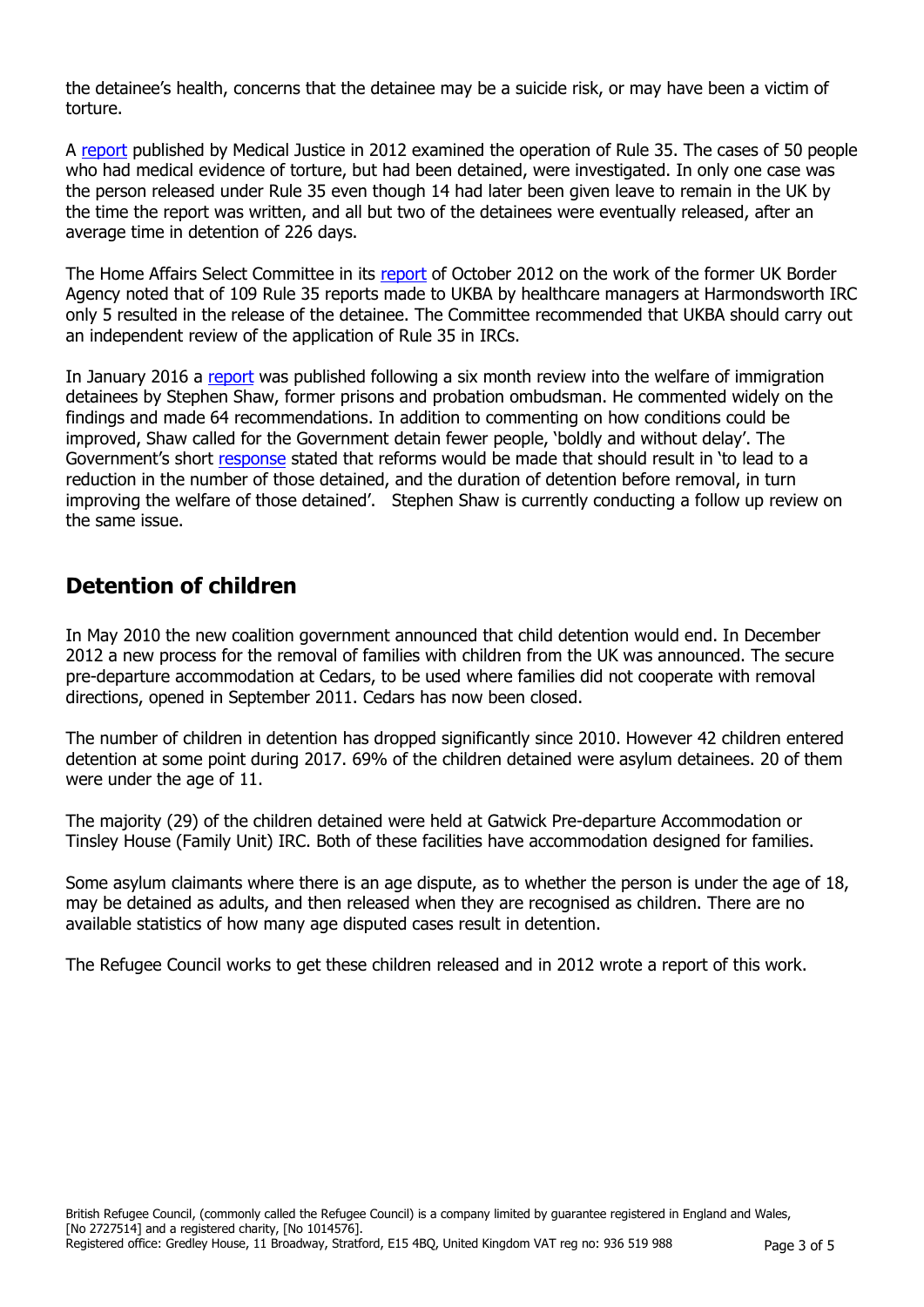# **Oversight of detention**

Each IRC has an Independent Monitoring Board, made up of local unpaid volunteers, who work  $2 - 3$ days a month. The Board is responsible for monitoring day to day life in the IRC, listening to the problems of individuals, and ensuring standards are maintained. Each Board publishes an Annual Report.

The 2011 report by the Board at Harmondsworth IRC highlighted the failings in the treatment of detainees suffering from mental health problems. In addition in a number of legal cases brought against UKBA the High Court found in favour of the former detainees who had suffered mental health problems, finding that they had been falsely imprisoned and subject to inhuman and degrading treatment. The Home Affairs Select Committee expressed concern at the Court's findings and asked UKBA to apologise to the former detainees and to set out the steps to be taken to prevent reoccurrence of such incidents.

Visitor Groups of volunteers have been established, usually linked to one or more IRCs. They provide support and practical advice to detainees. The [Association of Visitors to Immigration Detainees](http://www.aviddetention.org.uk/) (AVID) is an umbrella organisation, acting as a membership network for all volunteer visitors to immigration detainees.

# **Inspection of IRCs**

The responsibility for the inspection of IRCs rests with the HM Inspector of Prisons in relation to the physical conditions and human rights of detainees.

In December 2012 a [joint report](http://icinspector.independent.gov.uk/immigration-detention-casework-poor-casework-must-be-addressed-say-chief-inspectors/) by HM Inspector of Prisons and the Independent Chief Inspector of Borders and Immigration examined the effectiveness and impact of immigration detention casework. Among the recommendations in their report were that detainees should be informed in writing of the reasons for their detention, that detainees should be informed of their legal right to apply for bail, and that detainees' asylum claims should be determined in a timely manner.

There was a specific recommendation that torture survivors should only be detained in exceptional circumstances. The Inspectors commented that the Rule 35 process did not provide sufficient safeguards for vulnerable detainees, and quoted an example of a torture survivor who had been detained without a clear explanation of the reason.

# **Comparison with other countries**

The use of detention is widespread across the EU but there are significant variations from country to country. Some countries, such as Greece, use detention as a matter of routine, including the regular detention of unaccompanied children seeking asylum. Other countries, including Denmark and Sweden, are increasingly examining alternatives to detention, with open accommodation centres and detailed case management. The UK is the only EU country which allows indefinite immigration detention.

[EU policy](http://www.detention-in-europe.org/index.php?option=com_content&view=article&id=92&Itemid=213) is well defined, but legislation across the EU member states covers only a few minimum standards.